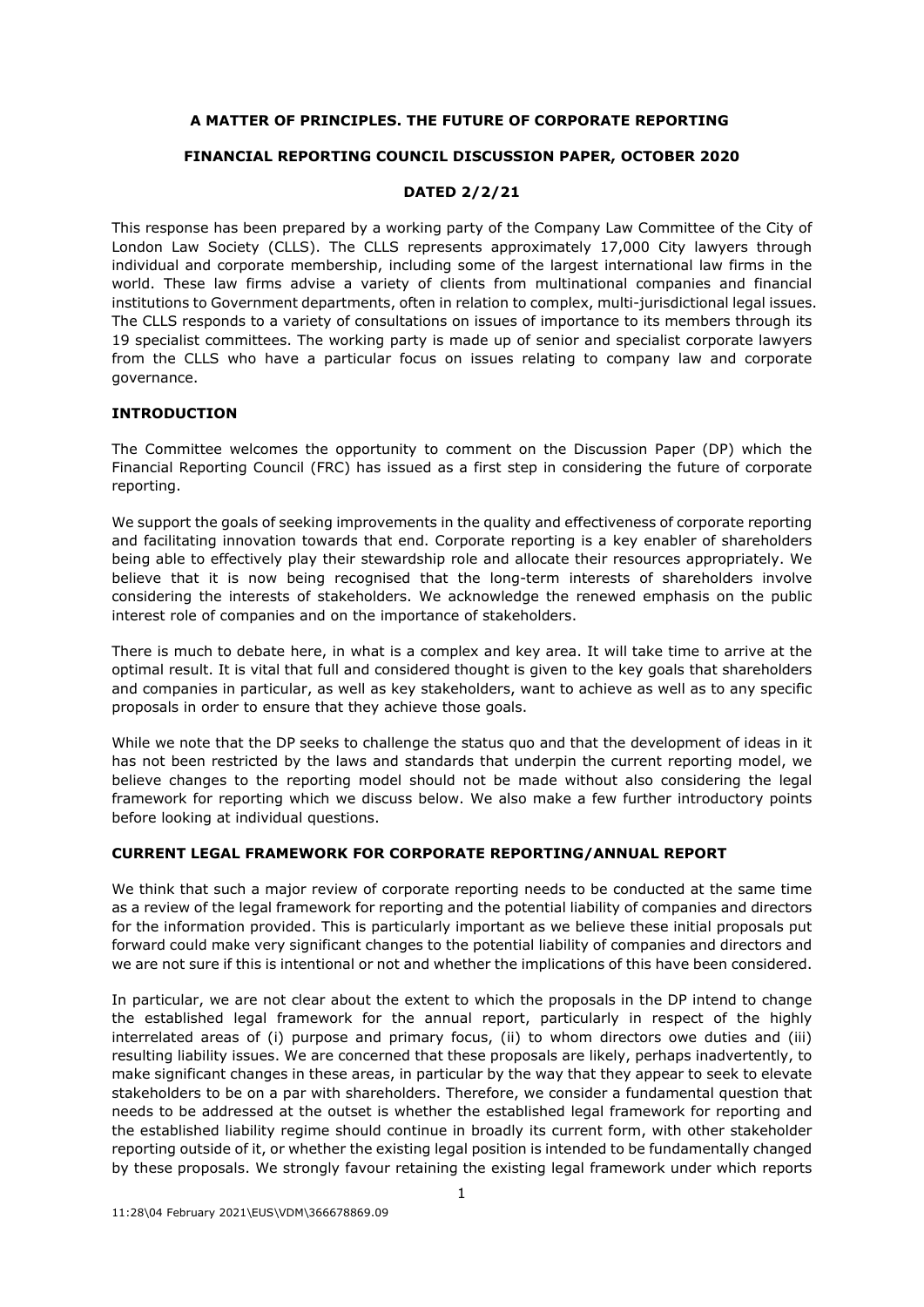are prepared primarily for shareholders and (in the case of companies traded on a regulated market) investors, and where the potential liability for information in reports is limited. If the existing legal framework is to be changed, we think this should only happen after very careful and detailed debate.

The current legal framework, as set out in the Companies Act 2006 (2006 Act), the Financial Services and Markets Act 2000 (FSMA) and in case law, comprises a number of highly interconnected elements that are relevant to the subject matter of the DP, and we seek to deal with each in turn below:

## **Purpose and primary focus**

 **Section 414C(1) 2006 Act- purpose of the strategic report.** – Section 414C(1) states that the purpose of the strategic report is to inform **members** of the company and help them assess how the directors have performed their duty under section 172 to promote the success of the company.

We note that on page 7 of the DP the FRC has defined corporate reporting as "information publicly communicated by a company, about the company, for the purposes of enabling **stakeholders** to: understand the company's performance and how it generates and sustains value; make decisions; and hold the company to account." The DP also talks of a "stakeholder-neutral" business report. Does the DP envisage that the new business report should be aimed at informing all stakeholders equally instead of shareholders primarily and so envisage a change to the section 414C purpose in this regard?

Without much more debate, we do not at this stage favour a change to the current stated purpose of the strategic report. If the overall initial consensus, having considered the issues as regards current legal framework is for a change to the current stated purpose of the strategic report (or any Business Report replacement), as stated we feel there needs to be a very full and considered debate as to the effects of this. It is a very significant step to suggest that a replacement for the strategic report should move away from having shareholders as its prime focus, and, as we say, one that we do not support at this stage.

This does not mean that we think stakeholders are not important. Ethical treatment of workers, preservation of the environment and building customer trust can all increase a company's long-term shareholder value. It is therefore important that directors have regard to stakeholder interests in meeting their duties to promote the company's success for the benefit of members and that they are transparent about how they do that in their corporate reporting.

The 2006 Act has only recently been changed to require additional reporting by companies by way of the section 172 statement (now required by section 414CZA). This requires directors to show how they had regard to the factors set out in section  $172(1)(a)$ - (f) as they pursued their duty to promote the success of the company for the benefit of members in the year being reported on. Similarly, the 2018 UK Corporate Governance Code has only fairly recently been updated to put much more emphasis on stakeholder engagement, company purpose and on contributing to wider society.

We appreciate that the FRC may have in mind a broader sort of stakeholder reporting in the DP than is covered by the section 172 reporting statement or the 2018 Code stakeholder reporting provisions. That said, it is only in 2019 accounts, seen in 2020, that we have the first evidence of the results of these changes, and we would suggest that more time should be given to see whether these changes have the intended outcomes, and whether they result in achievement of their aims, such as increased volume and quality of stakeholder engagement, increased contribution to wider society and enhanced quality disclosures on these matters. We strongly feel that more than just one reporting round is needed to determine whether the changes can generate the improvements that shareholders, regulators and the Government wish to see. In its most recent review of corporate governance reporting published in November 2020, the FRC states – "*Companies are failing*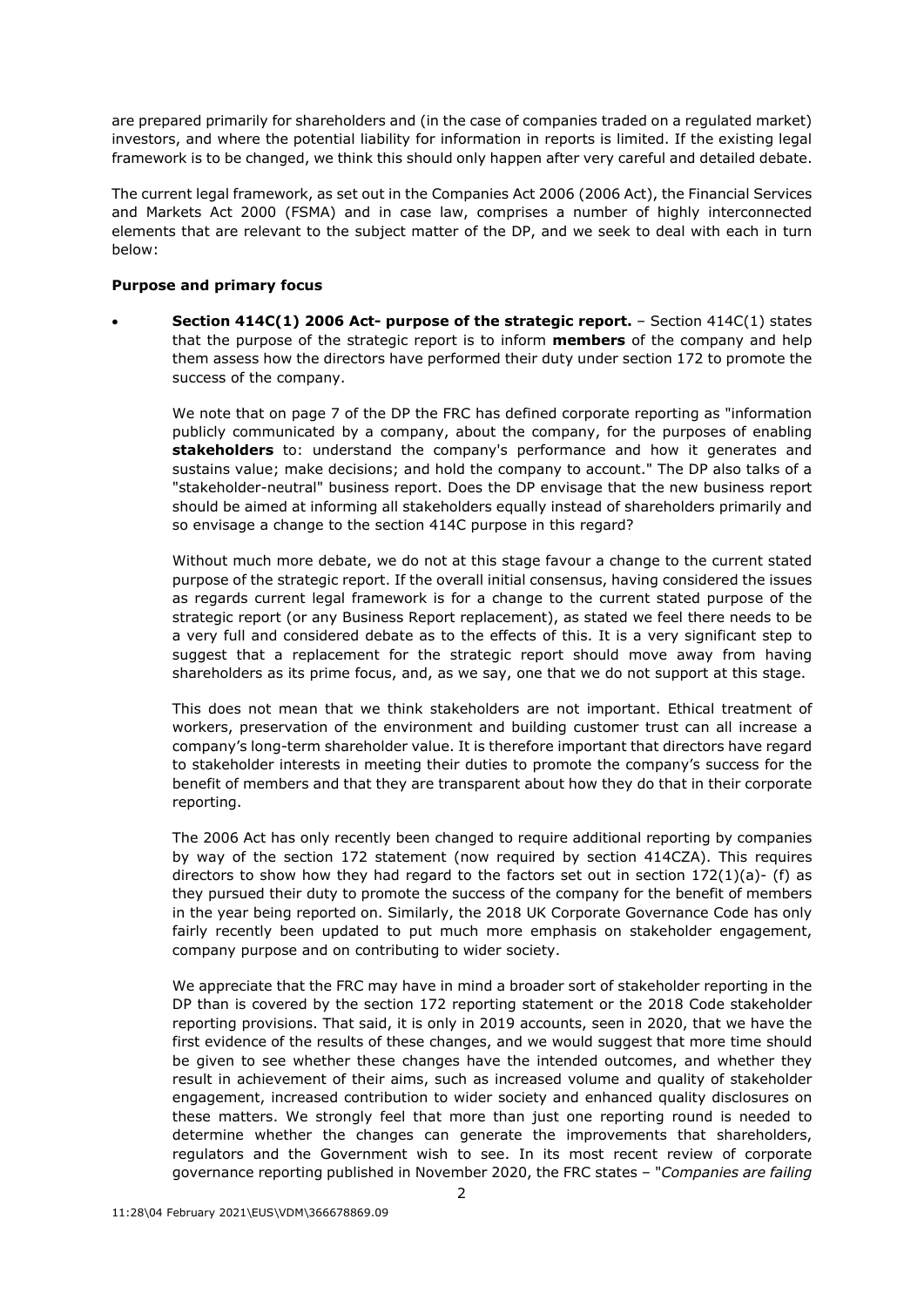*to provide sufficient information for investors and broader stakeholders in their s.172 statements*." There is clearly room for improvement here and we wonder if this should be the focus of efforts at this stage.

## **To whom directors owe their duties**

 **Directors duties and section 172 2006 Act**. If the intention is to treat shareholders and stakeholders equally and therefore to change the purpose of the strategic report/business report in section 414C(1), we in turn have a concern as to how this sits vis-à-vis section 172 (duty to promote the success of the company). In particular, we are concerned that this elevation of stakeholders by implication seems to go against section 172 and the fundamental concept of promoting the company's success for the benefit of members.

Section 172 provides that a director must act in the way he or she considers in good faith, would be most likely to promote the success of the company for the benefit of its members as a whole, and in so doing have regard (amongst other matters) to the section  $172(1)$  (a) to (f) matters. What is important is for directors to consider how having regard to stakeholder interests contributes to making the company successful in the longer term. Section 172 was introduced after long and careful consultation and consideration as to how to balance the interests of shareholders and stakeholders. The wording of the section reflects the consensus and conclusion that was then reached.

We agree that it is important for shareholders, other stakeholders and also members of the public to understand the way in which the directors have had regard to stakeholder interests in making decisions to promote the company's success. However, this is very different from arguing that the stakeholder interests are to be put on the same level as the interests of shareholders. We strongly feel that section 172 should not be changed without a full and proper debate.

We also feel that anything that potentially seems to cut across or undermine section 172 should be avoided. These proposals risk giving stakeholders the impression that their interests are to be treated as equal to the interests of shareholders in respect of all reports including the newly proposed Business Report. This could create a further expectation gap in relation to annual reports and accounts.

There is also a risk that putting too much emphasis on stakeholder interests, rather than the importance of the way in which having regard to stakeholder interests contributes to the company's success in the long term, will itself create problems. There can be differences between the interests of different stakeholder groups and also differences of interests within the same stakeholder group (e.g. where employees at one location are to be made redundant but new people are to be employed at another location).

Overall we are concerned that these proposals risk re-opening the debate over section 172, and if that is the intention, it needs to be a very full and considered debate, as took place prior to the introduction of the section into the 2006 Act in 2007, and also to an extent subsequently in Government evaluation of the 2006 Act that was reported on in August 2010 (Volume 1 DBIS evaluation of the Companies Act 2006) and the Government response issued in August 2017 to its Green Paper on Corporate Governance.

## **Liability**

 **Section 463 2006 Act.** Section 463 provides that a director of a company is liable to compensate the **company** for any loss suffered by it as a result of any untrue or misleading statement in a report or statement to which this section applies but only if he/she knew the statement to be misleading or was reckless as to whether it was misleading or he/she knew the omission to be a dishonest concealment of a material fact. The reports and statement to which the section applies are: the strategic report; the directors' report; the directors' remuneration report; and any separate corporate governance statement (the protected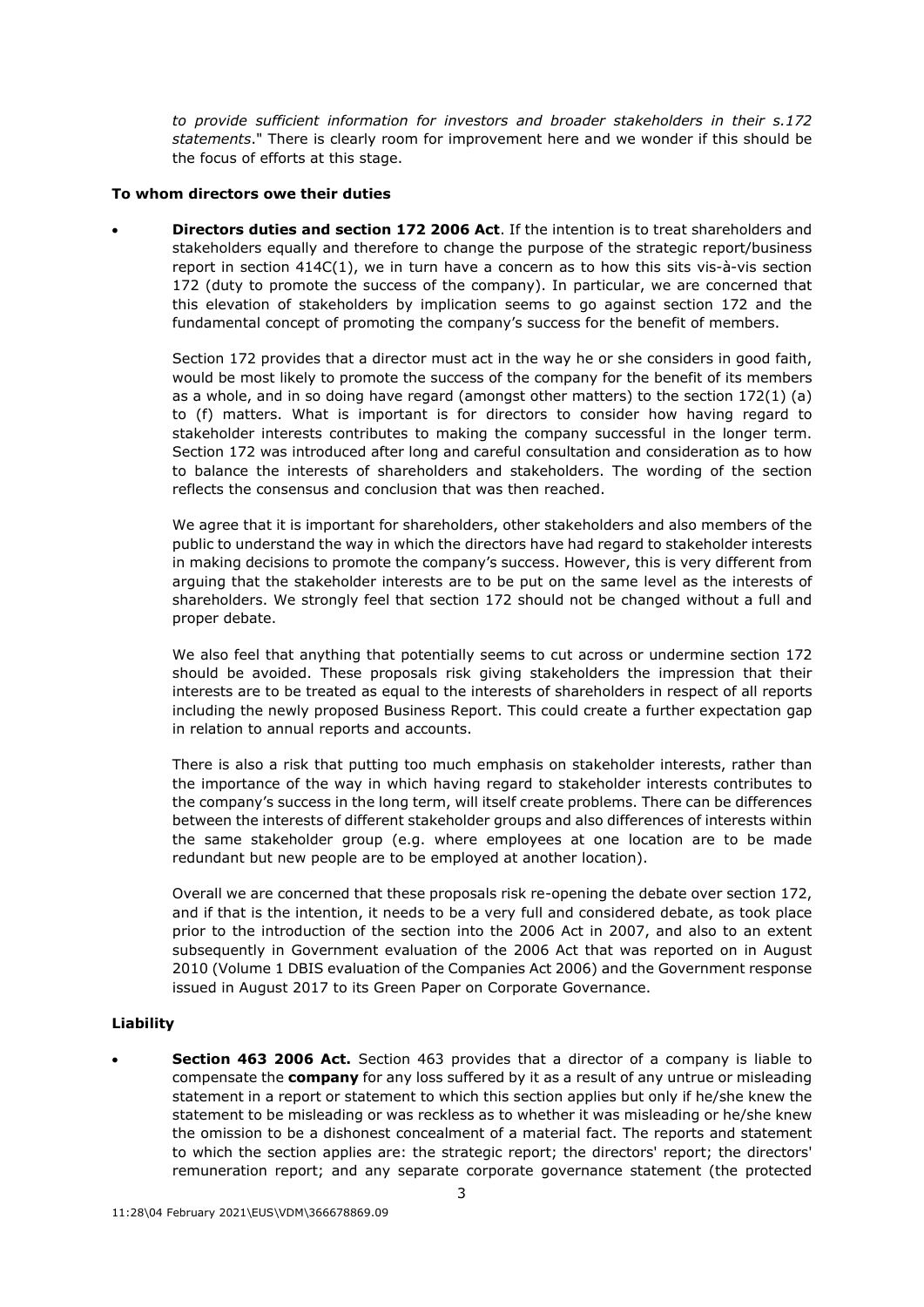reports). The section has become known as a "safe harbour", in that it broadly limits liability of directors in respect of the protected reports to cases where the director knows something is untrue or misleading or has not taken the relevant degree of care. Section 463(4) also confirms that it is only the company that is the beneficiary of that liability: neither shareholders, stakeholders or any other persons may claim for losses suffered by reliance on information in a protected report.

- **Section 90A and Schedule 10A FSMA**. Also relevant as regards liability here, albeit applicable to a smaller group of companies than section 463 applies to, is section 90A and Schedule 10A of FSMA. Schedule 10A is broadly relevant to listed or traded companies on UK markets. It provides that such a company is liable to pay compensation to a person acquiring, holding or disposing of securities in reliance on "published information" (which includes annual reports and accounts and any other information published on a recognised information service) where that person suffers loss in respect of those securities as a result of the following:
	- any untrue or misleading statement, but only if the director/person discharging managerial responsibility knew the statement to be untrue or misleading or was reckless as to that; and
	- any omission of a matter required to be included, but only if the director/person discharging managerial responsibility knew the omission to be a dishonest concealment of a material fact.

Schedule 10A also provides that a person other than the company (eg a director) is not subject to any liability, other than to the company, in respect of such loss as is mentioned above. This mirrors section 463 which also provides that directors are only liable to the company.

The section 90A/Schedule 10A FSMA liability regime was very carefully crafted after much consideration of this generally acknowledged complex area. Professor Paul Davies QC and HM Treasury issued a number of discussion, final and consultation papers between 2006 and 2008 before arriving at the current form of wording in Schedule 10A. For example, much thought was given to the need for a liability regime that did not incentivise companies to become overly cautious in their disclosures, particularly forward-looking disclosures, to the markets, but which actually contributed to incentivising issuers to make accurate and meaningful disclosures while, at the same time, providing issuers and investors with greater clarity as to the scope of liability. It would be very helpful to review and reconsider the issues referred to in these various reports before it is proposed to change the purpose of, and/or liability regime associated with, corporate reporting.

Section 463 2006 Act and Schedule 10A FSMA provide much needed certainty regarding to whom directors owe liability for the reports/information in question and in what circumstances. If new reports are to be prepared, the liability regime for them will need to be clearly specified, including to whom liability is owed and whether the test for incurring liability will be the same as for the current reports. (See also Question 3 below for more on difficulties as regards this, where different reports have different purposes, objectives and/or audiences.)

 **Common law - to whom is a duty of care owed**. In addition to section 463 2006 Act and Schedule 10A FSMA, the question as to whom the directors owe a duty of care and hence to whom they may be liable as a result of misstatements in their annual reports and accounts is governed by case law.

In particular, in Caparo Industries v Dickman 1990, the House of Lords held that harm must be reasonably foreseeable as a result of the defendant's conduct, the parties must be in a relationship of proximity, and it must be fair, just and reasonable to impose liability. The decision was based on the wording in the Companies Act 1985, which made it clear that the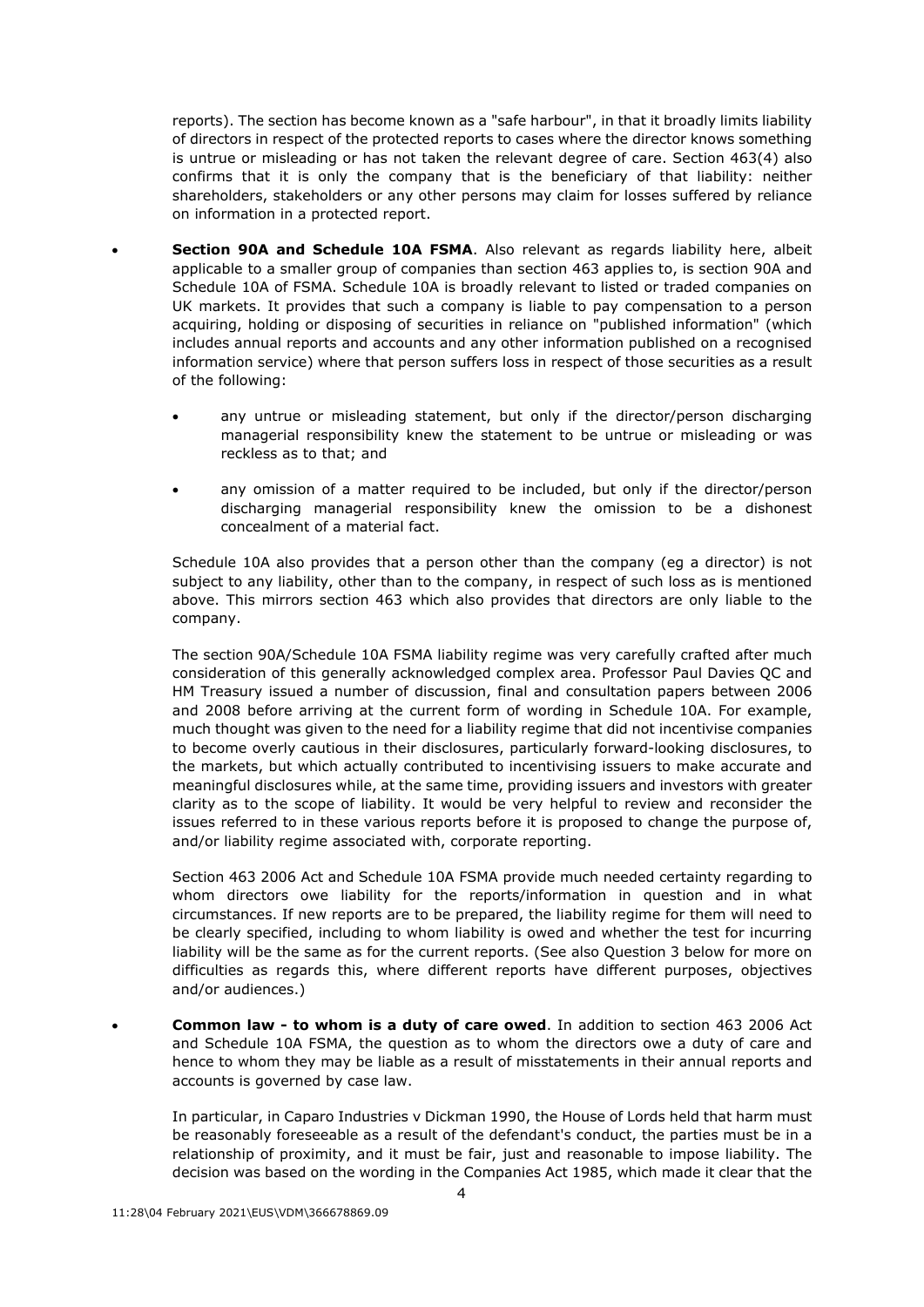purpose of the statutory requirement to prepare accounts was to report to shareholders so they could decide what action to take in a general meeting. It was therefore only in cases where there was a particular relationship between the parties that there would be potential liability to a wider group of people. This is important in considering the size of potential liability. The larger the group of people to whom a duty is owed, the larger the potential liability.

With a new series of reports with their own objectives and audiences such as is suggested, and with the seeming elevation of any number of other stakeholders (who have widely varying different interests between and within different groups of stakeholders) to the level of shareholders, considerable thought needs to be given to the duty of care/liability question for directors and auditors. It would be preferable for the position to be set out clearly in statute, rather than being left for the courts to determine as this would cause considerable uncertainty. There are important public policy issues around the size of any potential liabilities and the cases, if any, in which liability should be imposed. These should be discussed at the same time as any proposals about new requirements for corporate reporting.

### **BRYDON AND KINGMAN REPORTS AND TIMING**

The DP acknowledges in several places the report by Sir Donald Brydon CBE on the quality and effectiveness of audit. For example, it states that since a system for corporate reporting underpins audit, the FRC sees this as the right time to discuss what the future of corporate reporting should look like. It also states that the proposals seek to establish a reporting framework that is consistent with the recommendations made in the independent reviews by Sir John Kingman KCB and Sir Donald Brydon CBE.

We agree that if the consensus is that the future of corporate reporting needs to look different, it should be very carefully considered and be consistent with any of the relevant Brydon and Kingman recommendations that the Government decides to take forward.

The DP notes the possibility of elements of its proposals being brought forward at different time frames (page 2). It would be helpful to explore the timing issues further, to determine whether it is best to have all related reforms introduced at the same time, or whether it would be better to have them spread over time, while recognising that companies will not want to face a state of perpetual reform in this area. It may be appropriate to introduce some aspects first for FTSE 100 companies and then have them cascaded down over time.

On a related point as regards timing, the DP states that its aim is to "create a blueprint for a corporate reporting system of the long term, up to 2030". We are not clear whether this statement envisages that it would take until 2030 to effect all the proposals (as was suggested in an answer to a question at the launch event for the DP) or whether the new regime is being designed to last for the longterm, until 2030? We think that the latter is probably not what the FRC means since even if the proposals result in more modest changes to the corporate reporting regime, but especially if they result in a full scale reworking of the legal framework for corporate reporting, we would hope that any changes should be designed to stand the test of a longer time period.

On timing and priorities, please also see our answer to Question 2.

## **WHAT ARE THE DESIRED CONSENSUS GOALS FOR ANY CORPORATE REPORTING REFORM, WHAT DOES THE FUTURE OF CORPORATE REPORTING LOOK LIKE BASED ON THESE PROPOSALS AND WILL IT MEET THOSE GOALS?**

It is vital that full and considered thought is given to the key goals that shareholders and companies in particular, as well as other key stakeholders, want to achieve from any corporate reporting reform. It would be helpful to try to arrive at a consensus on what those goals are, based on this DP and responses to it and other outreach, and to then articulate those agreed goals clearly at the outset, so that what is proposed can, at each stage of its development, be judged against whether it will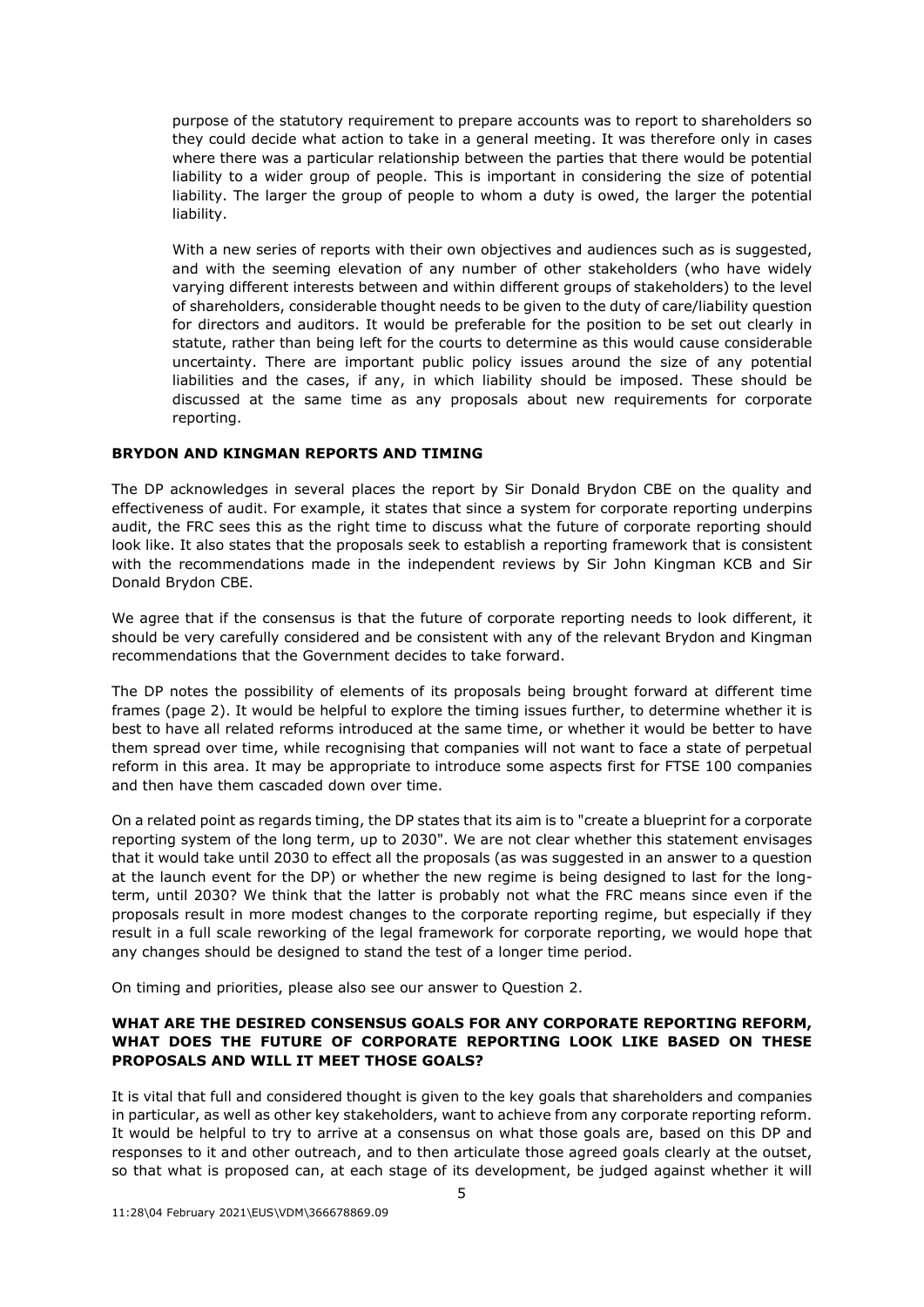achieve those goals or whether the effort involved might be better deployed elsewhere. This also needs to be considered in the context of other priorities for corporate reporting (see our answer to Question 2 for more).

If there is general support for the network reports proposed or an element of them, we suggest that the FRC, perhaps utilising the FRC's Reporting Lab, could take a listed company's existing annual report's narrative elements and prepare illustrative examples of such reports to show what they would look like based on the DP's proposals. For example, if the emerging consensus seemed to favour a separate Public Interest Report, taking some information out of the strategic report and directors' report and leaving a more streamlined annual report, this exercise could be done on a few sets of annual reports (perhaps one FTSE 100 and one FTSE 250) to see the result. This would enable companies, shareholders, other stakeholders, regulators and the Government to: see what the resulting reports look like; assess what issues arise; and, most importantly, judge whether the resulting reports achieve their purposes and meet the consensus goals that companies, shareholders and others would like to see achieved from reforms in this area (or whether they perhaps only achieve the marginal gains that we mention in Question 3 and so need to be re-thought).

# **CONSULTATION QUESTIONS**

# 1. **What are your views on our proposals as a whole? Are there elements that you prefer over others?**

As mentioned in our introduction, we think that such a major review of corporate reporting needs to be conducted at the same time as a review of the legal framework for reporting and the potential liability of companies and directors for the information provided. This is particularly important as we believe these initial proposals put forward could make very significant changes to that legal framework and to the potential liability of companies and directors and we are not sure if this is intentional or not and whether the implications of this have been considered.

We consider that aspects of the principles-based elements of the proposals could usefully be debated, and once agreed, brought in sooner. For example, whether or not one has a new set of network corporate reports as proposed or keeps the existing annual report but with an additional Public Interest Statement within it or some other solution, a set of content communication principles would be useful and should help improve the quality of disclosures both in mandatory and voluntary reports. See our comments in Question 4 for more.

## **Implementation**

# 2. **What do you see as the key practical challenges of implementing our proposals? Do you have any suggestions on how these could be overcome? What do you see as the costs and benefits of the new model?**

We appreciate that these proposals will take some time to come to fruition. That said, companies will need to engage with these proposals at each stage from this point onwards to ensure their voices are heard and that they contribute to achieving the desired outcomes. We are mindful that businesses have a great deal on their plates at the current time and that the effects of COVID-19 and Brexit are unparalleled challenges for our times and for businesses. With finite time and resources, we think careful consideration should be given to the burden on business and the need to prioritise at this time. We also mention below some additional, key new reporting related developments that companies are also grappling with at the moment.

We consider that whilst there may be a few FTSE 100 companies with secretariats of a size that can deal with the changes proposed and maintain and perhaps enhance the quality of their disclosure, many companies, in particular smaller FTSE 250 companies and companies outside the FTSE 350, will struggle to have the internal resource in terms of either time and/or money for third party assistance that they will need to implement the proposals.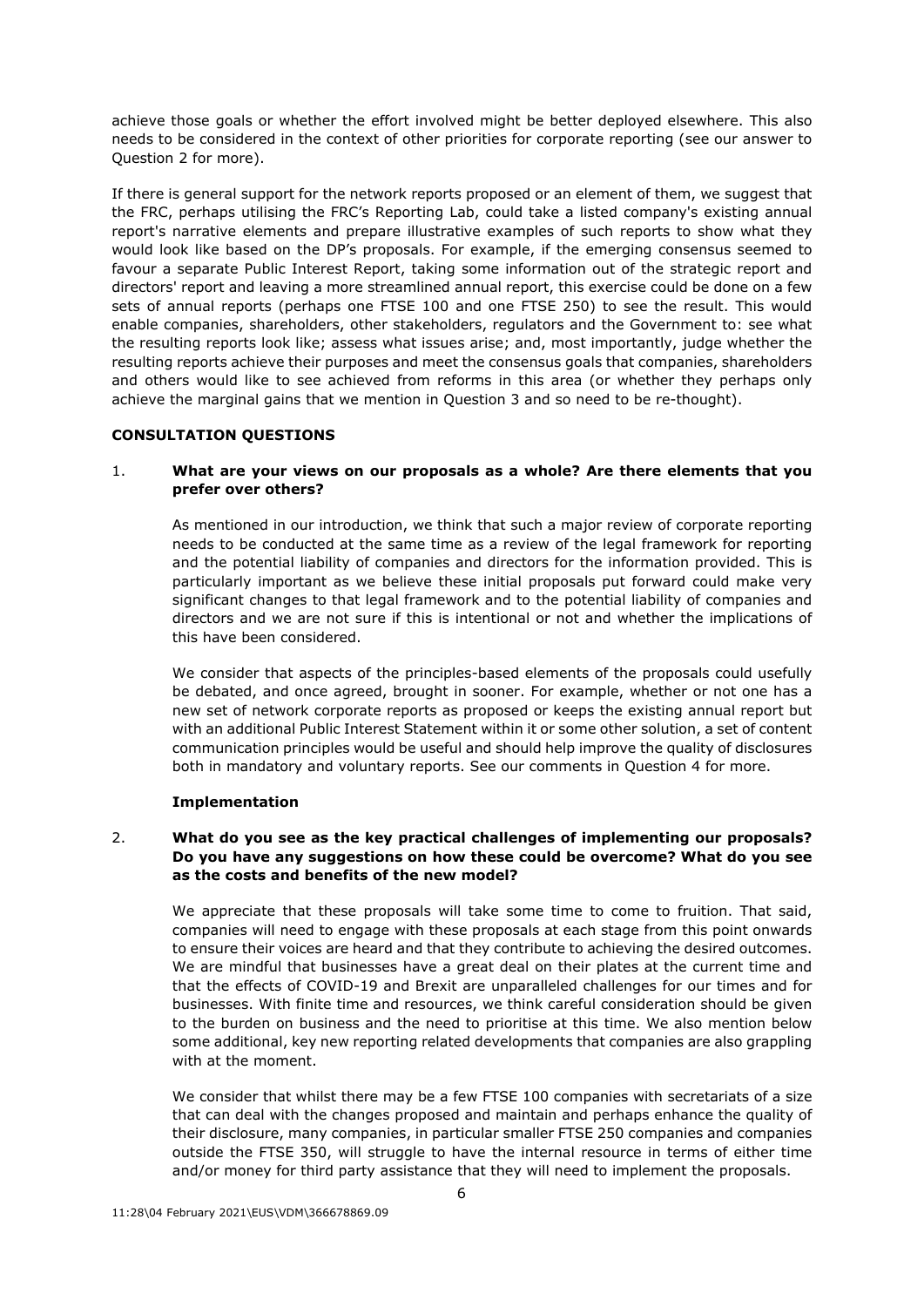The DP says that the proposals have been developed with public interest entities (PIEs) in mind but that some of the ideas could apply beyond this group and that the ideas would need to be adapted to be proportionate for companies of different sizes. We think the challenges for large private companies, depending on the approach adopted, could be significant. We also note, as we know the FRC is aware, that the Sir John Kingman Review suggested broadening the definition of a PIE, and this should be borne in mind when determining which companies will be in scope in relation to the proposals.

We consider that the issue of proportionality should be further explored, so as not to put undue burdens on smaller listed, AIM and large private companies.

We also feel that the timing, together with goals, of any corporate reporting reform should be carefully considered in the context of other priorities. We are concerned that embarking on such far-reaching changes now, at a time when the FRC is still seeking to improve the quality of reporting by some listed companies on several fronts, particularly smaller ones, runs the risk that limited resources will be diverted to the structural elements of the reforms at the expense of, for example, the goal of better quality, more granular and evidencebased disclosures, with less boilerplate and box-ticking.

We also consider that the recently introduced Listing Rule requiring climate-related disclosures consistent with the Taskforce on Climate-related Financial Disclosures (to feature in 2021 annual reports of premium listed commercial companies to be published in 2022) will require a great deal of preparation, time and management and director resource if it is to be done well, and needs to be the priority reporting focus of relevant companies. We also note the Government's intention to consult on extending the requirement for Taskforce on Climate-related Financial Disclosures reporting to a wider group of companies.

We also still await, the White Paper response of Government to all of the three recent major reviews on audit and the future of the FRC. Careful thought needs to be given to the burden on companies and how to help them best achieve what the consensus view sees as the priority reporting challenges.

### **Objective-driven**

# 3. **Should corporate reporting focus on a wider group of stakeholders through multiple objective-driven reports, instead of a primary user focused approach?<sup>1</sup>**

We do not consider, as the question perhaps suggests, that a report with a primary user focussed approach means that it cannot also focus adequately on other stakeholder issues and how actions as regards stakeholder issues contribute to long-term, sustainable success.

We consider that it is appropriate to have a primary user in mind to act as a single lens through which to prepare and consider a report. This is because having many competing users/stakeholders in mind risks the reports having to be everything to everyone (or something different for each group to which a report is directed) and so having more of the traits that shareholders and the FRC have issue with such as undue length and loss of key messages, consistency and cohesion. We also think it runs the risk of imposing more burden on the preparer of the reports.

Business Report (para 3.7) - To provide information that enables users to understand how the company creates longterm value in accordance with is stated purpose

Public Interest Report (para 3.16) – to provide information that enables users to understand how the company views its obligations in respect of the public interest, how it has measures its performance against those obligations and to provide information on future prospects in this area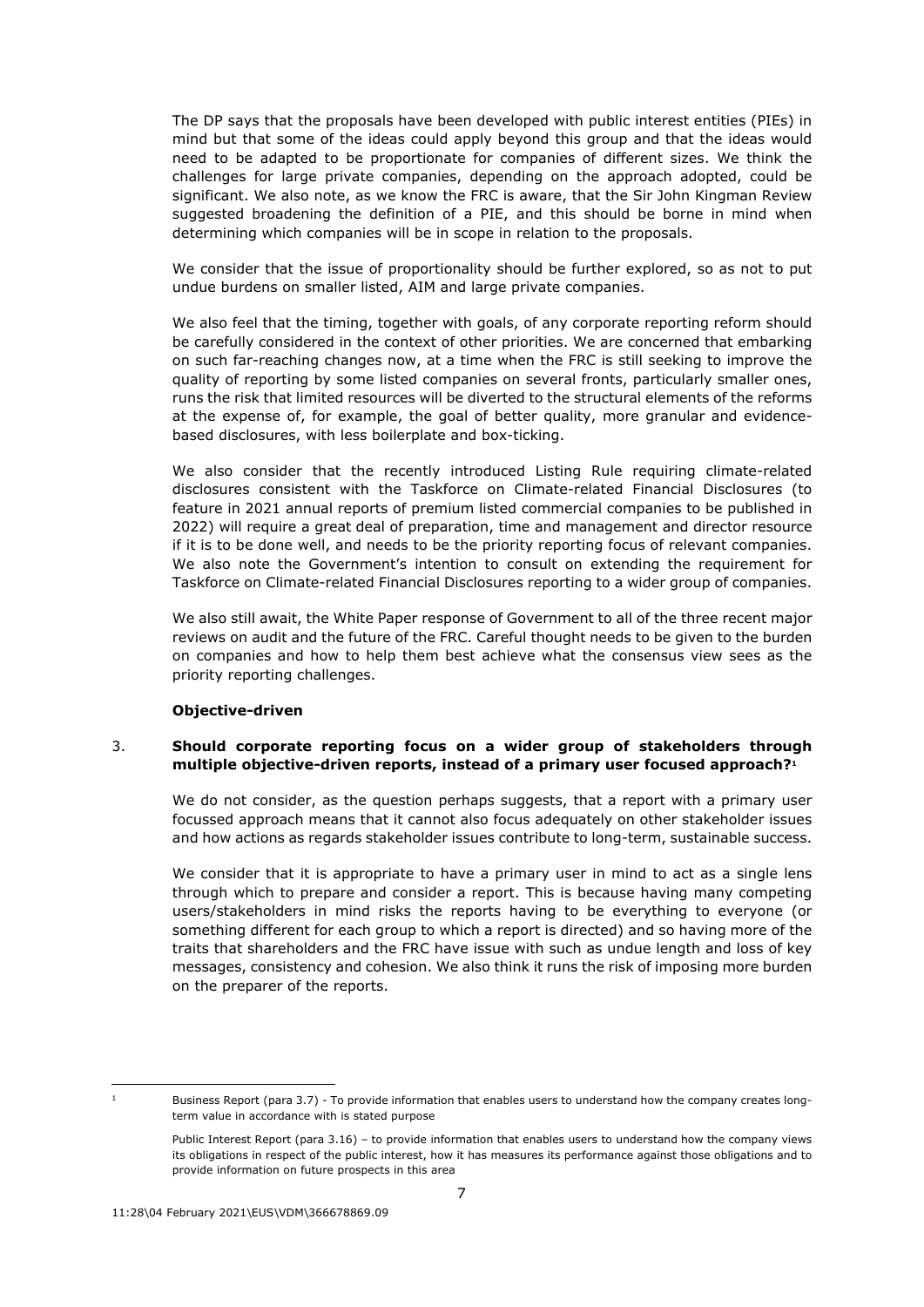We feel strongly that the primary user focus for a company's Business Report should be shareholders, as the providers of financial capital, in order to support both their stewardship role and their financial capital allocation assessments.

As we have said in our introduction, in relation to both the purpose of the annual report and section 172, there is also a risk that putting too much emphasis on stakeholder interests, rather than the importance of the way in which having regard to stakeholder interests contributes to the company's success in the long term, will itself create problems.

A number of statements in the DP give rise to questions that we think merit further discussion. For example:

The DP says (Para 2.3) that in many cases the information needs of different user groups significantly overlap. We wonder therefore whether the proposed changes, resulting in a network of different reports, are going to be really beneficial (or will they just provide marginal gains)?

The DP says (Para 2.6) that an objective-driven approach would result in dialogue between companies and their stakeholders which will provide better understanding between a company and its stakeholders of the purposes for which users seek information and to determine the relevant content. We are not clear how this would be the case.

We also have a concern that there is a real risk that stakeholders will want information for their own purposes, rather than understanding that the directors' role is to consider how the stakeholders' interests (as referred to in section 172) are relevant to creating a sustainable business in the long-term. If the directors have to consider the information needs of the stakeholders separately from how directors take account of those interests in terms of how they make the company successful in the long term, companies could be required to provide very different information*.*

The DP also says (Para 2.3) that it is unhelpful to establish bright lines between different types of stakeholders. We agree with this and also consider that this links into the difficulties (already mentioned in our answer to this Question) that directors will face with objective driven reports without a primary user focus*.* 

## **One set of principles**

4. **Do you consider the set of principles (system level attributes, report level attributes and content communication principles) in section 2 would be helpful in improving the quality of corporate reporting today and in the future?**

## **System level attributes (SLA) – page 11 DP**

Whilst the overall headings used on pg 11 of the DP seem to cover sensible areas and aims – Accessibility, Consistency, Connectivity and Transparency especially in the context of an annual report with a primary user focus, we consider that there are a number of questions on the SLAs that merit further discussion and we list the main ones here:

**Accessibility**. We agree that accessibility is important and think more guidance should be given on what this means in practice. We are concerned, however, by the suggestion that the information must be "*presented and communicated in a way that is meaningful and understandable to users*". Questions this raises if we move away from the primary user model include: how does the company determine who these users are and what their information needs are? Could this potentially be very burdensome to companies and result in a proliferation of information?

**Consistency**. We agree that consistency of information is important, but could there be a conflict if a company has to take account of different users' needs, for example where a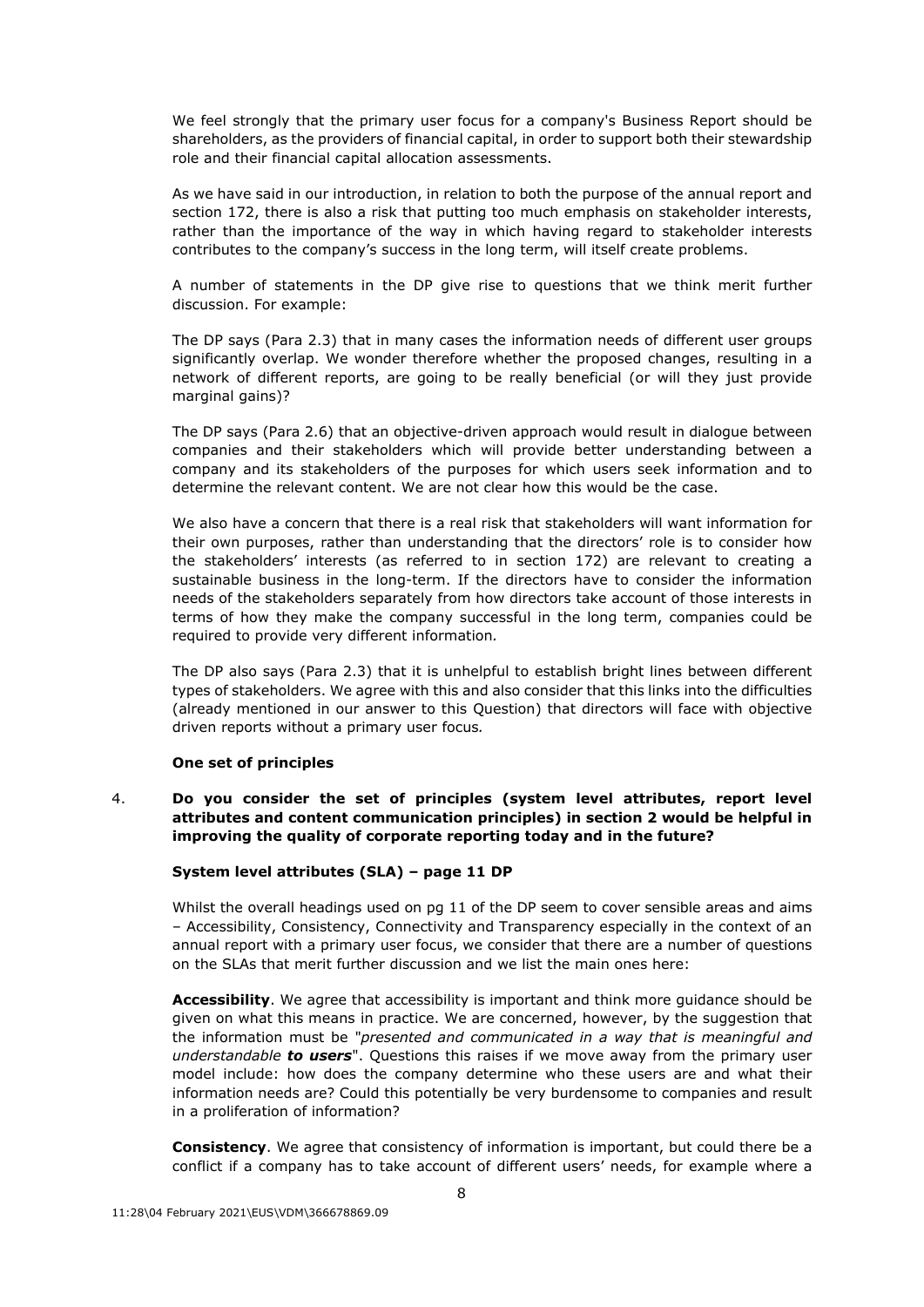different performance measure may be relevant for one group of users but not for another? Should consistency trump user needs? Also, there could be different levels of sophistication amongst different users eg users of investor presentations compared to employees. How is this to be factored in?

**Connectivity**. One of the FRC's regular pleas to annual report writers has been for greater inter-connectivity and cohesion – that the annual report should be a cohesive whole, with helpful cross-references from one part of a report to another to give a unified picture of a company's activities. The proposals for a series of different network reports risk exacerbating problems of silo drafting and lack of overall cohesion.

#### **Report level attributes – page 12 DP**

**Fair, balanced and understandable**. We are not sure how the "fair, balanced and understandable" requirement would apply to the new proposals. Do you have to judge this based on all the network reports together, or will it be judged on just those that are part of the statutory accounts filed at Companies House per the 2006 Act or on a report by report basis?

**True and fair**. Will the "true and fair" requirement only apply to the statutory accounts (as at present)? Will there be changes to the way in which the "true and fair" requirement is treated as applying in the light of the proposed changes?

**Role of regulators**. If as the DP states (Para 2.8), regulators are to set report level attributes in future, it would be helpful if the proposals could address how they would propose to do this and the process for consulting on them.

#### **Content communication principles**

**Brevity.** The detailed principle here (pg 12 DP) talks of "clear and concise", using the formulation that companies have become used to from the FRC Guidance on the Strategic Report. We would suggest that phrase should be used instead of "brevity".

**Comparability.** On comparability, how will a company know if the information it provides is capable of comparison with information produced by other companies?

#### **All attributes**

Further questions/suggestions we have:

Where is it proposed that such principles/attributes would feature?

We find the two attribute titles to be rather unclear and wonder whether the titles can, like the title - communication principles - be improved to better explain what they are and what they do?

### **Reporting network (pg 13 onwards)**

### 5. **Do you agree with our proposals to improve the relevance and accessibility of information, involving concise reports distributed across a reporting network?**

We have a concern that distributing information across three reports, rather than in one annual report could mean that information is harder to locate. It could also mean that overall the volume of corporate reporting increases. We do not see anything concrete in the DP that addresses the issue of how to make reports more concise and corporate reporting overall less voluminous. If disaggregated information in a series of reports is the consensus goal, rather than one annual report, these issues will need to be carefully considered.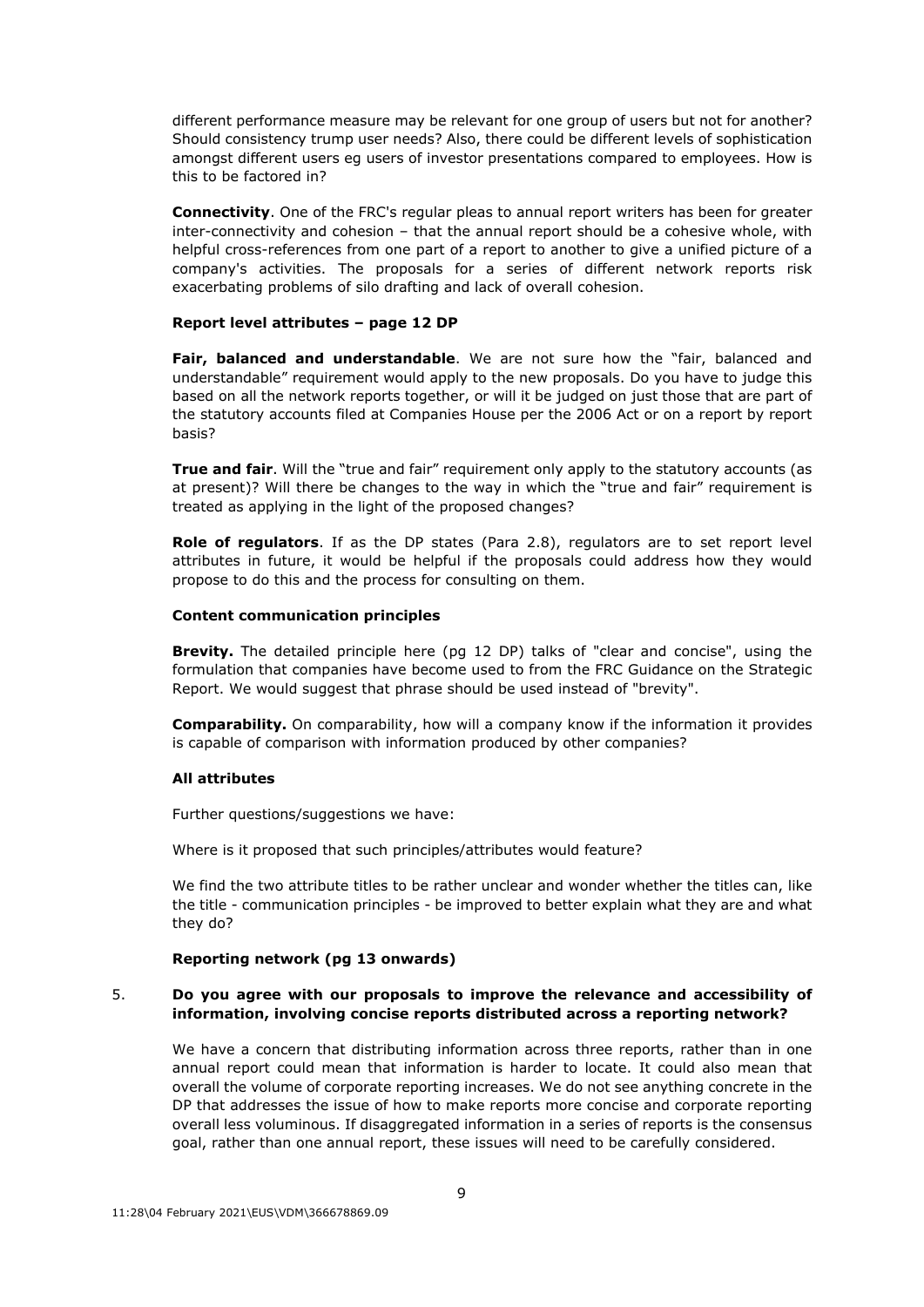We are not clear as to what the timing would be for each of the network reports. We are assuming that the Business Report, Financial Statements and Public Interest Report would all be done at the same time. However, on page 3 of the DP, it talks of "an additional periodic report provided at a **different timeframe**" and we are not clear to what this refers. The timing of these reports will need to be clarified.

We also think that companies and shareholders see benefits in having all key information in one annual document prepared at one point in time and dated the same date, so as to help companies present themselves to, and engage with, shareholders both generally and in advance of Annual General Meetings at which annual reports are voted on (although an advisory vote only and not required under the 2006 Act, which only requires the annual report to be laid before the meeting).

We agree that the Business Report should enable shareholders to understand how the business generates and sustains value creation over the longer term (Para 3.7 DP).]

We also agree that, as in the Strategic Report, companies should consider the key resources and relationships that support the generation and preservation of all relevant aspects of value, as part of communicating the company's business model, that key resources can be financial and non-financial and key relationships means considering important stakeholders as well as shareholders (Paras 3.8 and 3.9). We also agree with what is said in 3.11.

**Forward-looking orientation**. Providing an overall forward-looking orientation as a general principle rather than in limited situations is a much more onerous proposal than the current position. It merits close attention and debate before proceeding.

If there is to be a forward looking element as an overarching principle for the Business Report, we assume that directors would have the same protection as is afforded by section 463 2006 Act (see Introduction for more), ie the Business Report would be a protected report under section 463. If there is any debate on this, it should be raised and discussed now.

It would also be useful to explore the following as regards forward-looking orientation/statements:

- $\circ$  Should there be a need for auditors to play a role in these, either in the way they currently do as regards the viability and going concern statement (LR 9.8.10) or some other way; and how would this work if forward-looking is a general principle rather than attached to a requirement for specific statements to be forward looking?
- o How would an overarching principle for forward-looking orientation fit with legal regimes in other countries?
- o Should there be any other assurance that surrounds forward-looking statements?

**Additional network reports**. On the network reports, we can see potential benefits of providing additional detail on information contained in the Business Report and for reporting information that does not change from year to year (eg policies). Thought should be given to what would happen if standing information has changed eg a change of policy? Should this have to be highlighted e.g. in the Business Report and/or the relevant network report?

Paragraph 3.13 seems to suggest that each additional network report should have its own objective, so it provides information which is more targeted to a particular information need. This raises the question of how a user of the reports will know what additional reports (if any) the company has prepared or will prepare and how to find it or them. It seems to suggest that investor presentations will be included as an additional report. We are not clear if this means that different requirements will apply to them that do not apply at present and, if so, what these would be. Similarly, it is suggested that half year reports and ad hoc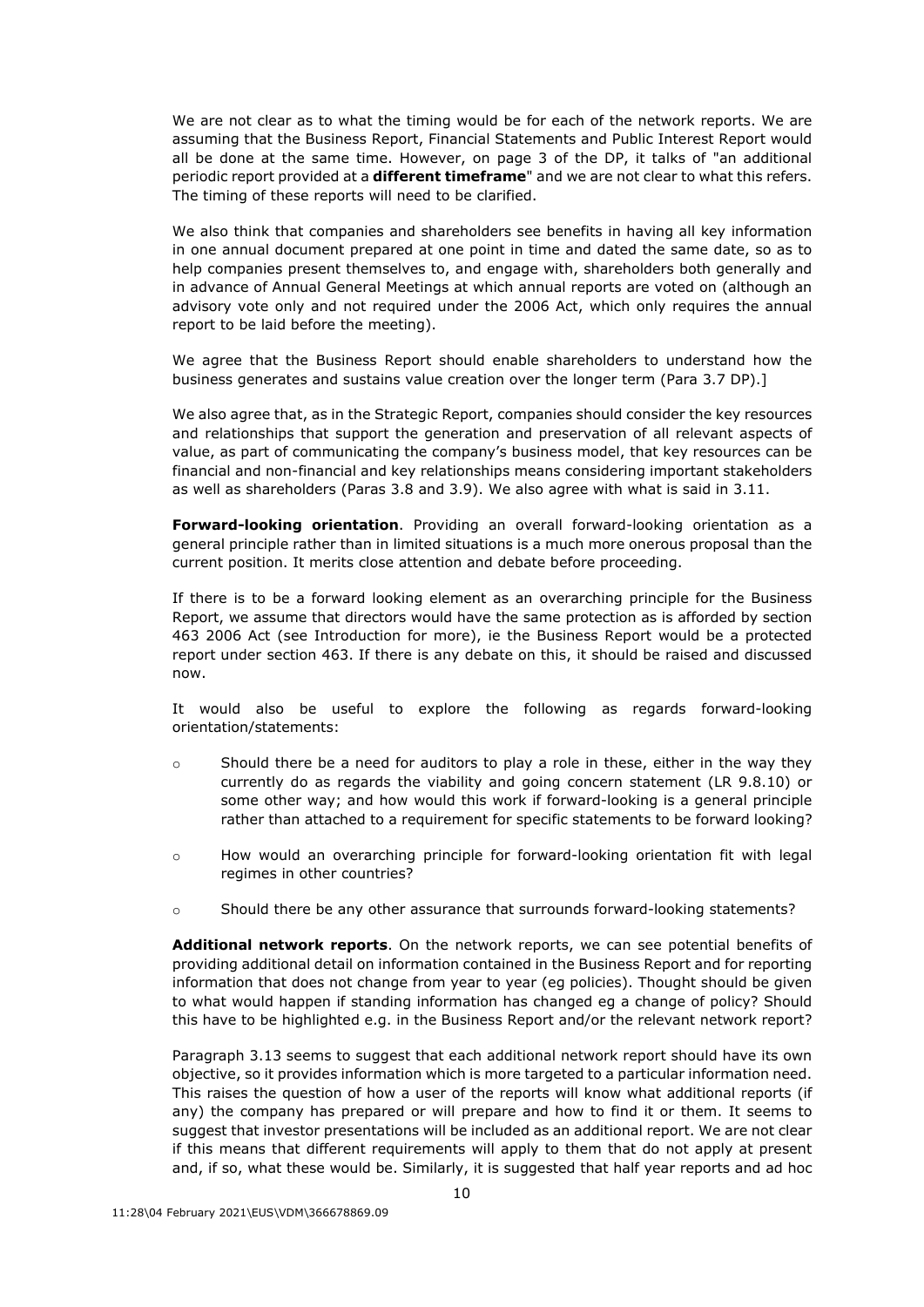announcements would be additional reports. Again, would this mean they would be subject to different requirements from those that apply at present? If so, in what way?

**Public interest report**. We agree that the activities of companies have wider impacts such as on stakeholders (including shareholders) and the environment and that a Public Interest Report or Statement may be helpful in showing how a company views its obligations in respect of what it sees as its public interest role.

We strongly oppose the idea in paras 1.5 and 3.16 of the DP that one of the purposes of the Public Interest Report should be to enable **stakeholders** to "hold a company to account". There is a real risk that if the FRC starts to talk about stakeholders' interests in these terms, stakeholders will think this means their immediate short term interests and that the company or directors have a duty to prioritise these or put them on the same level as the shareholders' interests. This could be a real source of problems not only for companies, directors and shareholders but also for stakeholders, who may well have different interests between themselves or even within the same group.

If a public interest statement/report is to be proceeded with, we consider that it should be for directors to say what public interest means to their company and how it affects what the company does.

### **Materiality**

# 6. **We are proposing that there should no longer be a single test for materiality that is based on accounting standards but instead materiality will be dependent on the objective of a report. Do you agree with this approach, please explain why?**

We have serious concerns over, and questions on, the proposal for several tests for materiality referenced to different reports with different objectives. The question of judging materiality by reference to the objective of a particular report means that defining the objective of any report is very important. As set out above, we consider the objective should continue to be judged from the perspective of a shareholder who is interested in the longterm sustainability of the company's business. If materiality were to be judged for example by reference to the interests of stakeholders, how would the company know what these are and how would it deal with a case where they differ between groups of stakeholders or within a group of stakeholders?

We are not clear whether the proposal is for the company to determine what is material or for this to be determined objectively or by reference to particular criteria. If a company were to be required to determine materiality by reference to the interests of stakeholders, those interests might change from one year to another. If there are significant differences from one year to another, would the company have to explain what those differences are?

Although we agree that there is a greater need for disclosing the basis on which materiality judgments have been made (para 4.5 DP), we have concerns about the proposals on materiality which we think need significant debate.

For example, there seems to be an element of "double materiality" - materiality at the network as a whole level and then at the individual report level (para 4.1 DP). We are not clear how this will work in practice.

We note that there is an acknowledgment (para 4.7 DP) that the time horizon for materiality decisions can range from short term through to the whole of the business planning cycle, and that there is a suggestion that the time frame for materiality decisions should be communicated. We agree with this, but consider that it needs more debate and guidance to assist directors in this area.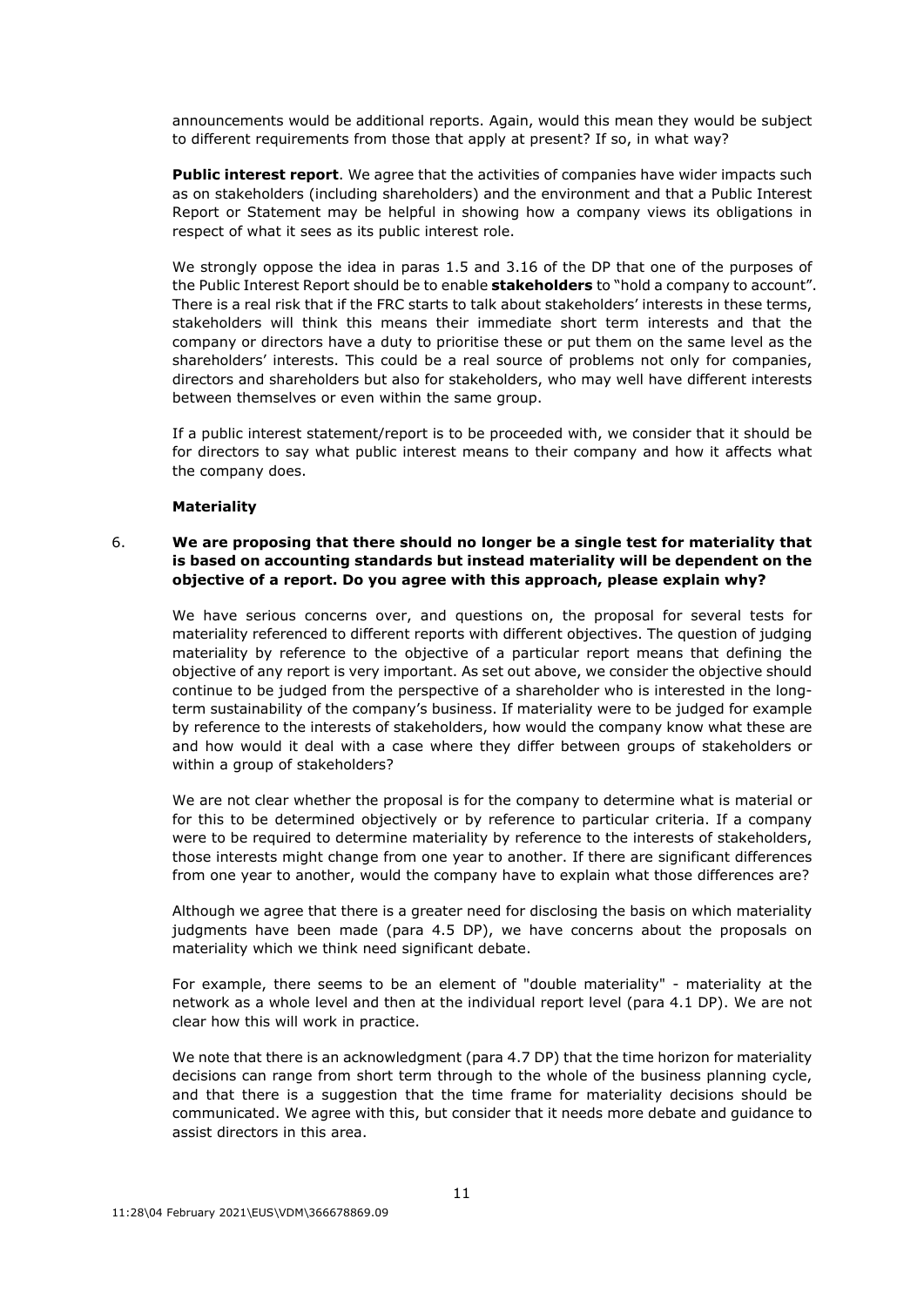We note that the DP acknowledges (para 4.8) that a focus on individual reports and individual objectives risks missing consideration of whether the reporting network as a whole is complete. This ties into the questions we raise at Question 4 above of how to decide if a report is fair and balanced, as part of the fair, balanced and understandable test. The DP goes on to state that it is therefore important that companies consider information at both levels. As we have already mentioned (see our answer to Question 4), we have concerns that cohesion is already a challenge for some companies as regards the annual report, since in practice different parts of the annual report are written by different people (as the FRC itself identifies in its 2019/2020 annual review of corporate reporting) and these proposals for a network of more individual reports risk exacerbating this problem.

We support proposals (in 5.8) for a minimum content for the Business Report. However, we think it would be better for this to include information on capital allocation strategy which should focus on what the company believes to be the optimal balance between the interests of its key stakeholders, address all main uses of capital that are relevant for the business, and set out the governance and decision-making process around major capital decisions. This would be instead of talking about how value is distributed to other stakeholders to sustain value creation. (See ICGN Viewpoint Capital Allocation July 2019 for more.)

We agree that it would be helpful for the Business Report to set out how consideration of the key stakeholder interests contributes to sustaining value creation.

### **Non-financial reporting**

# 7. **Do you believe that there is a need for regulatory standards for non-financial reporting? If so, what do you consider the scope of the information that should be covered by these standards?**

We support regulatory standards for non-financial reporting. They will assist shareholders, and other stakeholders, in comparing such disclosures across companies.

We note that the IFRS Foundation is consulting on whether it should play a role in developing sustainability reporting standards and any proposals should take account of developments there. We also note the IFRS Foundation February 2021 announcement that, given the growing and urgent demand for global sustainability standards, the intention would be for it to produce a definitive proposal (including a road map with timeline) by the end of September 2021 and possibly leading to an announcement on the establishment of a sustainability standards board at the meeting of the United Nations Climate Change Conference COP26 in November 2021. We believe international regulatory standards are likely to be welcomed in particular by dual listed companies and companies incorporated in one country and listed in another (which would then avoid the need for such companies to need to report against different domestic regimes) as well as by users of annual reports.

That said, we would also urge those responsible for proposing, consulting on and setting such standards to take account of the need for standards to be sufficiently flexible to allow companies to tell their own story, not stifle good narrative reporting and not encourage boilerplate reporting*.*

### 8. **Do you agree with the need for companies to provide information about how they view their obligations in respect of the public interest?**

Yes. See our answers in Q 5 on the Public Interest Report*.* 

# 9. **Do you agree with the introduction of a Public Interest Report and the suggested content as set out in Section 6?**

We consider that it should be for directors to say what public interest means to their company and how it affects what the company does.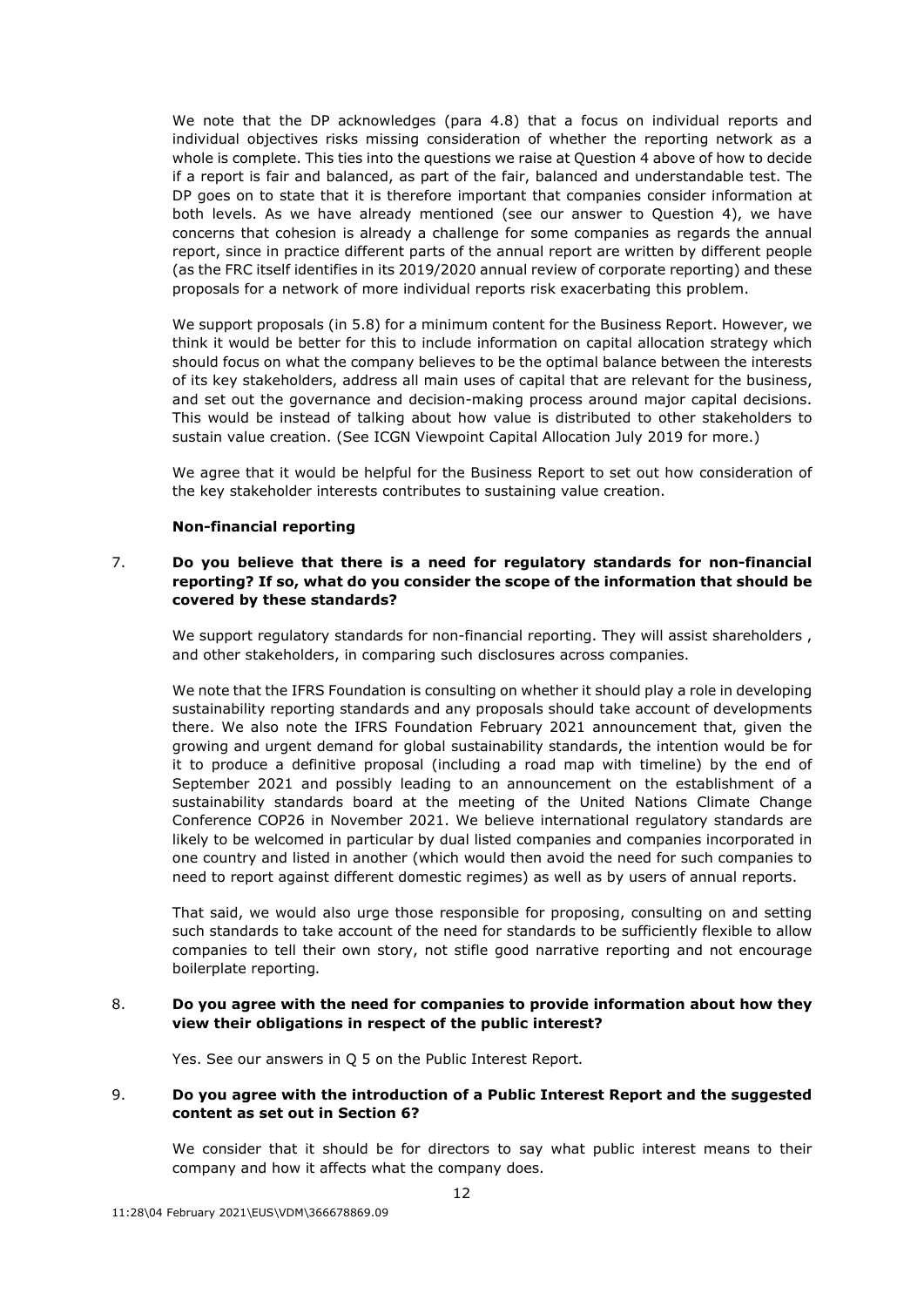If directors are to be required to identify those "who are affected, or at risk of being affected, by the company's operations", this could generate a very long list of people and raises many challenging questions which need very careful thought and debate, not least what materiality test should a company apply. Would something only be material if it would affect the company's business or is materiality to be judged from the perspective of the person affected (as the DP states at para 6.21) or on the basis of what a reasonable person would think the effect would be on the person affected?

Directors will need guidance on these and other matters even if it is made clear that directors take the ultimate decision here (and explain that decision). If those "who are affected, or at risk of being affected, by the company's operations", is to be determined from the perspective of the person affected or objectively, there will need to be very clear guidance as to the steps a company will need to take to determine who falls within this category. One can see there may easily be disagreement between a company and those who see themselves as affected by the company (eg if there is a difference of opinion as to whether the company is the entity responsible for the matter giving rise to the effect or if there is disagreement as to whether a particular issue is material or not). An individual may believe they are materially affected by the company, looking at it from their own perspective, but the company may not realise this. Also, something may have a severe impact on one subset of stakeholders in a group, whilst having a minor impact on another subset of stakeholders in the same group and be minor in relation to the company's business. How is this to be dealt with?

If the report has to include "what [the company] hopes to achieve in the future" (see 6.19), we consider this raises a number of questions including: what is the time period over which this must be determined? Must the company state the period? Can it vary from one company to another depending eg on its business cycle? As this will be forward-looking information, what protection will companies and directors have, given the uncertainty attaching to what they say?

We think it would be helpful for the FRC to issue more detailed examples, or lists, of what the Public Interest Report might contain. As we mention in the Introduction, it might be useful for the FRC Reporting Lab to prepare a mock-up of a set of network reports, including the Public Interest Report.

The DP notes (para 6.20) that there may be some overlap between the content of the Public Interest Report and Business Report. This raises questions such as - if a matter is dealt with in the Public Interest Report, might it also need to be dealt with in the Business Report if seen by the directors as sufficiently strategic. It also raises the question of how to try and ensure that there is not excessive duplication which increases overall reporting length and the disadvantages associated with that.

#### **Technology**

# 10. **Do you see any other ways that current and new technology could be used to facilitate the proposed model and support the system level attributes of corporate reporting identified in section 2?**

We are not responding to this question**.** 

### **Proportionality**

## 11. **Do you agree that the model we propose will achieve a proportionate reporting regime for companies of different sizes and complexity?**

We support the idea that the Public Interest Report should only apply to the very largest companies in the first instance (para 8.7) This could perhaps be for at least two years to